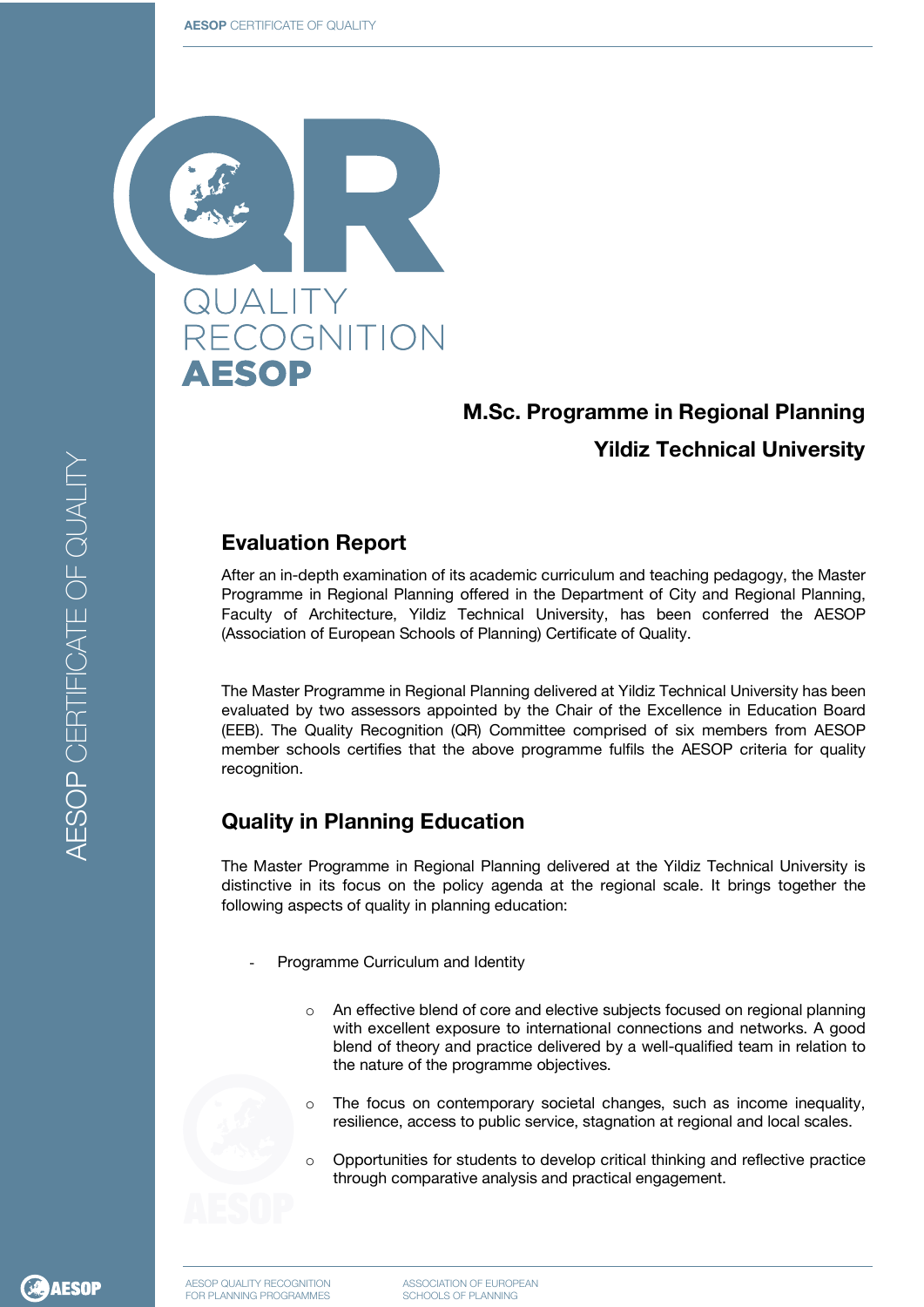#### **AESOP** CERTIFICATE OF QUALITY



- Principles of Pedagogy
	- o Nurturing research and inquiry skills in students through 'research-based teaching' and by facilitating research discussions between students and tutors.
	- o Excellent level of student/alumni/employer's engagement in curriculum appraisal and development using online platforms, reunion meetings, alumniled seminars, guest lectures and studio-jury involvement. Active involvement with the Chamber of City Planners ensuring the programme remains practicerelevant.
	- $\circ$  Encouragement of active and independent learning in students by motivating them to find topics of their own interests and carry out independent research, whilst enabling group and peer learning through team-based studio work.

The AESOP Certificate of Quality and this Evaluation Report are valid for a period of six years (2020-2026).

**Daniel Galland** *Chair* AESOP Excellence in Education Board

Carte

**Paulo Silva** *Assessor* AESOP Quality Recognition **Committee** 

Angelique C.R.

 **Angelique Chettiparamb** *AESOP Secretary General* AESOP Quality Recognition **Committee**